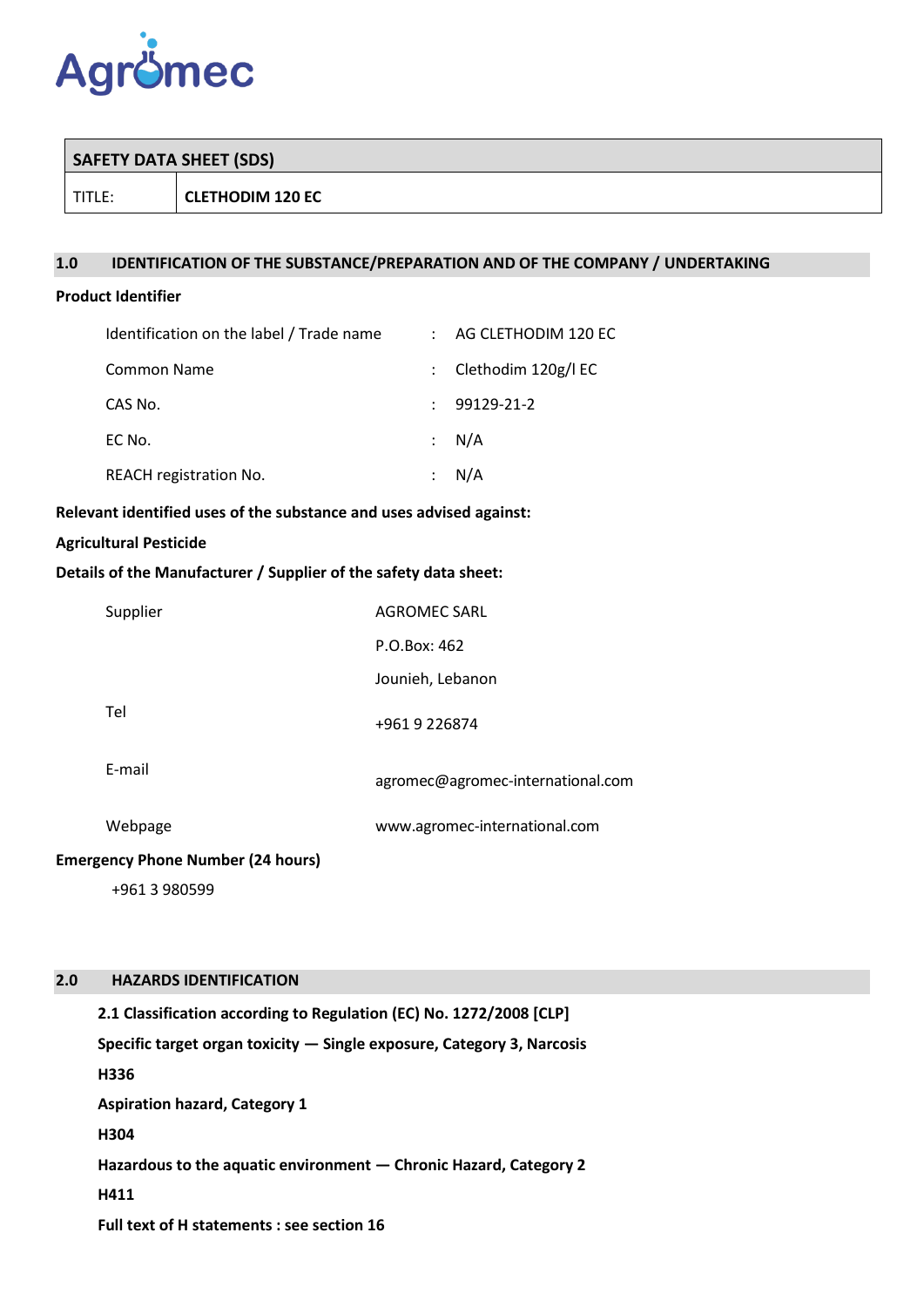

#### **2.2. Label elements**

| Hazard pictograms (CLP)        |                                                                                                                                                                                                                                                                                                                           |
|--------------------------------|---------------------------------------------------------------------------------------------------------------------------------------------------------------------------------------------------------------------------------------------------------------------------------------------------------------------------|
| CLP Signal word                | GHS07<br>GHS08<br>GHS09<br>: Danger                                                                                                                                                                                                                                                                                       |
| Hazardous ingredients          | : Hydrocarbons, C10, aromatics, <1% naphthalene; Hydrocarbons, C10-C13, aromatics, <1%                                                                                                                                                                                                                                    |
|                                | naphthalene                                                                                                                                                                                                                                                                                                               |
| Hazard statements (CLP)        | : H304 - May be fatal if swallowed and enters airways<br>H336 - May cause drowsiness or dizziness                                                                                                                                                                                                                         |
|                                | H411 - Toxic to aquatic life with long lasting effects                                                                                                                                                                                                                                                                    |
| Precautionary statements (CLP) | : P101 - If medical advice is needed, have product container or label at hand<br>P102 - Keep out of reach of children                                                                                                                                                                                                     |
|                                | P103 - Read label before use<br>P260 - Do not breathe vapours<br>P270 - Do not eat, drink or smoke when using this product                                                                                                                                                                                                |
|                                | P271 - Use only outdoors or in a well-ventilated area<br>P273 - Avoid release to the environment<br>P280 - Wear eye protection, protective clothing, protective gloves                                                                                                                                                    |
|                                | P301+P312 - IF SWALLOWED: call a POISON CENTER or doctor/physician if you feel unwell<br>P331 - Do NOT induce vomiting<br>P391 - Collect spillage<br>P501 - Dispose of contents/container to hazardous or special waste collection point, in<br>accordance with local, regional, national and/or international regulation |
| <b>EUH-statements</b>          | : EUH401 - To avoid risks to human health and the environment, comply with the instructions for<br>use                                                                                                                                                                                                                    |
|                                | EUH066 - Repeated exposure may cause skin dryness or cracking<br>EUH208 - Contains Clethodim. May produce an allergic reaction                                                                                                                                                                                            |
|                                |                                                                                                                                                                                                                                                                                                                           |

# **2.3. Other hazards**

**Other hazards not contributing to the classification : SP 1 Do not contaminate water with the product or its container (Do not clean application equipment near surface water/Avoid contamination via drains from farmyards and roads).**

**This substance/mixture does not meet the PBT criteria of REACH regulation, annex XIII**

**This substance/mixture does not meet the vPvB criteria of REACH regulation, annex XIII**

### **3.0 COMPOSITION/INFORMATION ON INGREDIENTS**

| <b>Name</b>                                   | <b>Product identifier</b>                                                 | $\%$      | <b>Classification according to</b><br><b>Regulation (EC) No.</b><br>1272/2008 [CLP] |
|-----------------------------------------------|---------------------------------------------------------------------------|-----------|-------------------------------------------------------------------------------------|
| Hydrocarbons, C10, aromatics, <1% naphthalene | (CAS-No.) 64742-94-5<br>(EC-No.) 918-811-1<br>(EC Index-No.) 649-424-00-3 | $5 - 40$  | STOT SE 3, H336<br>Asp. Tox. 1, H304<br>Aquatic Chronic 2, H411                     |
| Clethodim                                     | (CAS-No.) 99129-21-2                                                      | $12 - 15$ | Acute Tox. 4 (Oral), H302<br>Skin Sens. 1, H317                                     |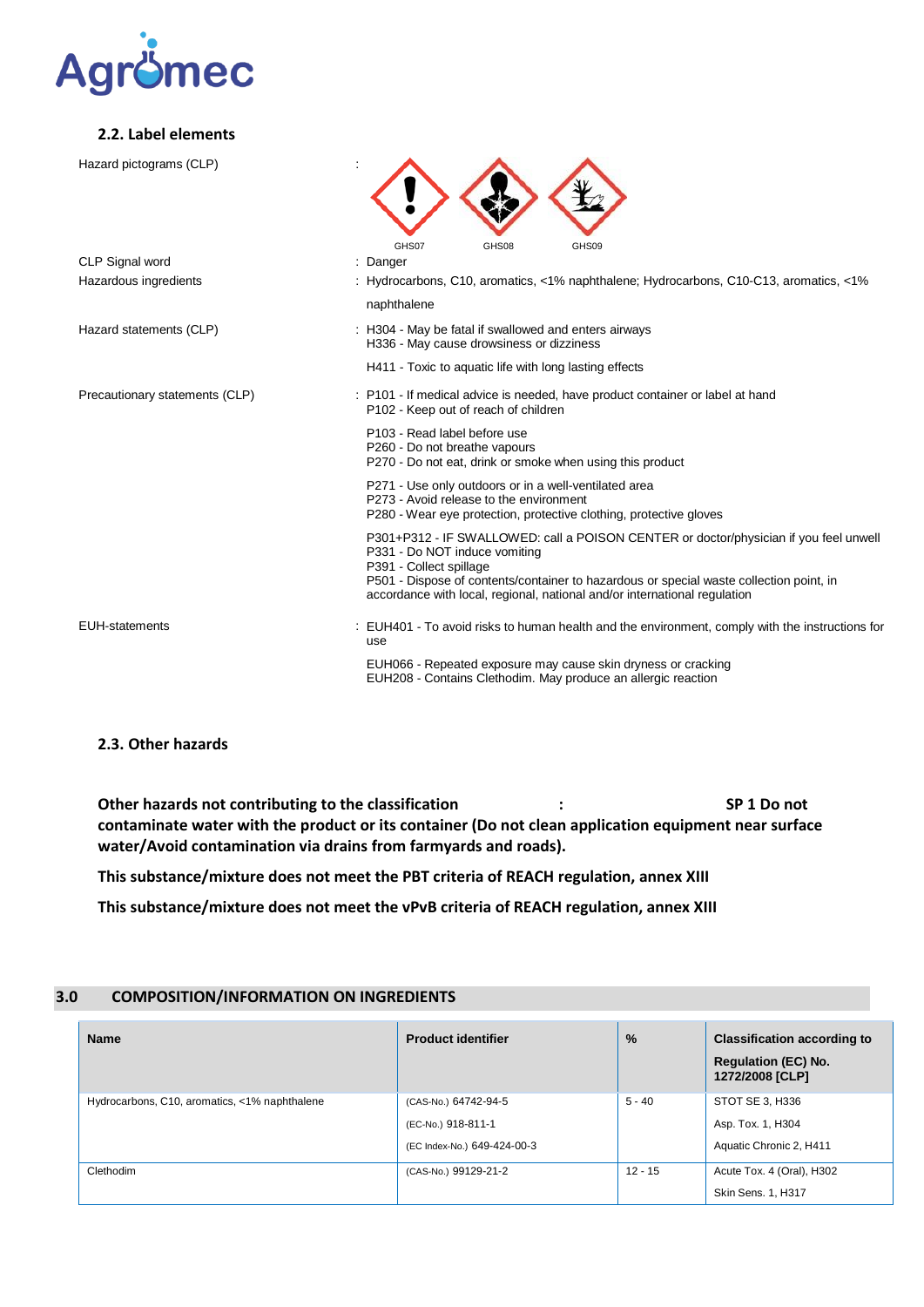

| Amines, tallow alkyl, ethoxylated, compounds with<br>polyethylene glycol hydrogen sulfate C12-14 alkyl ether | (CAS-No.) 184785-40-8                             | $1 - 10$ | Acute Tox. 4 (Oral), H302                    |
|--------------------------------------------------------------------------------------------------------------|---------------------------------------------------|----------|----------------------------------------------|
|                                                                                                              |                                                   |          | Skin Irrit. 2, H315                          |
|                                                                                                              |                                                   |          | Eye Dam. 1, H318                             |
| Tall oil fatty acids, ethoxylated                                                                            | (CAS-No.) 61791-00-2                              | $0 - 5$  | Aquatic Chronic 3, H412                      |
| Hydrocarbons, C10-C13, aromatics, <1% naphthalene                                                            | (EC-No.) 922-153-0<br>(REACH-no) 01-2119451097-39 | $0 - 5$  | Asp. Tox. 1, H304<br>Aquatic Chronic 2, H411 |
|                                                                                                              |                                                   |          |                                              |

Full text of H-statements: see section 16

### **4.0 FIRST AID MEASURES**

| First-aid measures general                                                                                                       |   | Call a physician immediately.                                                                                                                         |
|----------------------------------------------------------------------------------------------------------------------------------|---|-------------------------------------------------------------------------------------------------------------------------------------------------------|
| First-aid measures after inhalation<br>comfortable for breathing.                                                                | ٠ | Remove person to fresh air and keep                                                                                                                   |
| First-aid measures after skin contact<br>contaminated clothing. If skin irritation or rash occurs: Get medical advice/attention. |   | Wash skin with plenty of water. Take off                                                                                                              |
| First-aid measures after eye contact                                                                                             |   | Rinse cautiously with water for several<br>minutes. Remove contact lenses, if present and easy to do. Continue rinsing. Call a physician immediately. |
| First-aid measures after ingestion<br>immediately.                                                                               |   | Do not induce vomiting. Call a physician                                                                                                              |

#### **5.0 FIRE – FIGHTING MEASURES**

**5.1. Extinguishing media**

**Suitable extinguishing media: Water spray. Dry powder. Foam. Carbon dioxide.**

**5.2. Special hazards arising from the substance or mixture**

**Hazardous decomposition products in case of fire: Toxic fumes may be released.**

**5.3. Advice for firefighters** 

**Protection during firefighting: Do not attempt to take action without suitable protective equipment. Self-contained breathing apparatus. Complete protective clothing.**

#### **6.0 ACCIDENTAL RELEASE MEASURES**

6.1. Personal precautions, protective equipment and emergency procedures

6.1.1. For non-emergency personnel

Emergency procedures :

Ventilate spillage area. Avoid contact with skin and eyes. Avoid breathing dust/fume/gas/mist/vapours/spray.

6.1.2. For emergency responders

Protective equipment :

Do not attempt to take action without suitable protective equipment. For further information refer to section 8: "Exposure controls/personal protection".

6.2. Environmental precautions

Avoid release to the environment.

6.3. Methods and material for containment and cleaning up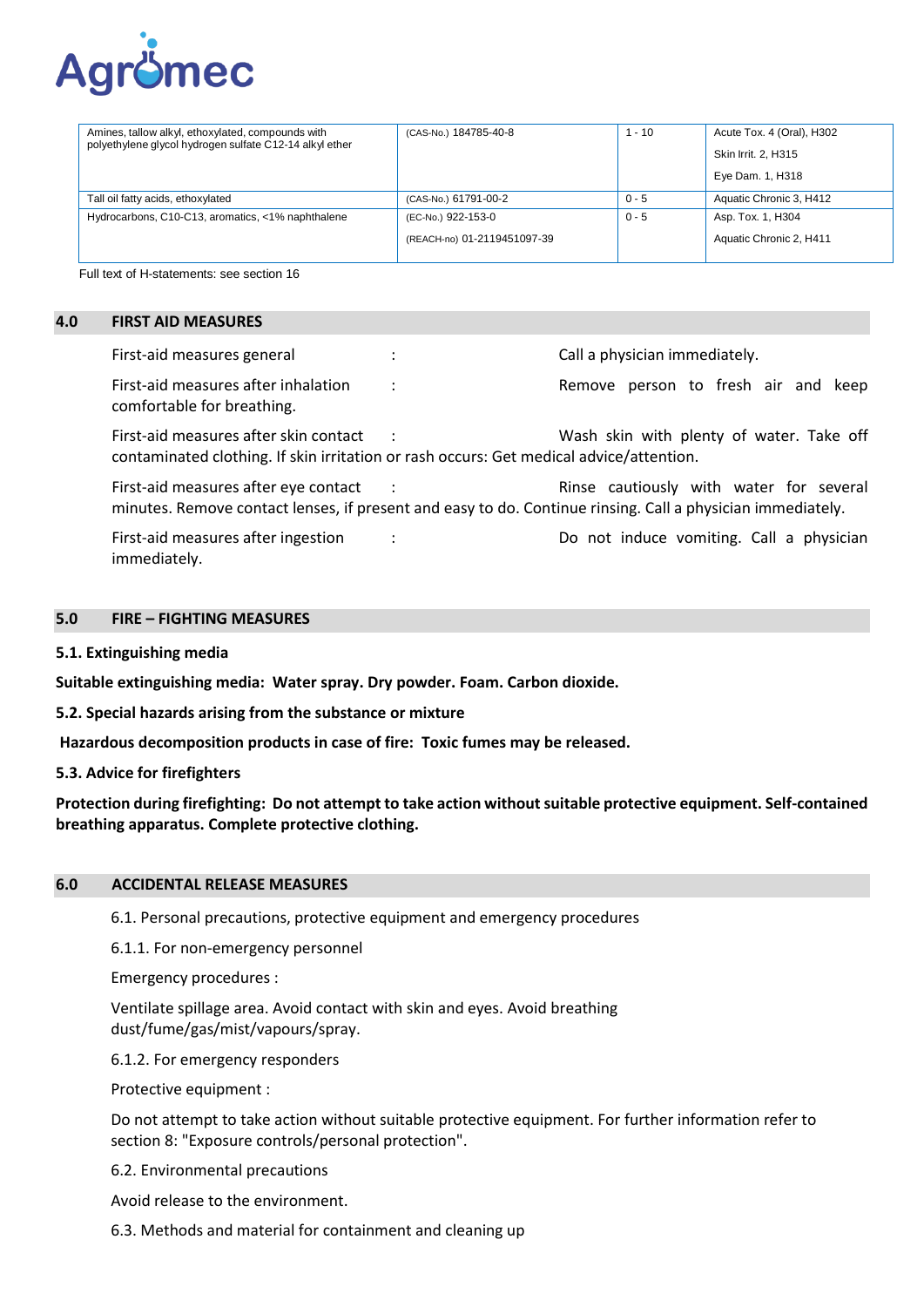

Methods for cleaning up : Take up liquid spill into absorbent material. Other information: Dispose of materials or solid residues at an authorized site. 6.4. Reference to other sections For further information, refer to section 13.

## **7.0 HANDLING AND STORAGE**

7.1. Precautions for safe handling

Precautions for safe handling:

Ensure good ventilation of the work station. Avoid contact with skin and eyes. Wear personal protective equipment. Avoid breathing dust/fume/gas/mist/vapours/spray.

Hygiene measures:

Wash contaminated clothing before reuse. Contaminated work clothing should not be allowed out of the workplace. Do not eat, drink or smoke when using this product. Always wash hands after handling the product.

7.2. Conditions for safe storage, including any incompatibilities

Storage conditions:

Store locked up. Store in a well-ventilated place. Keep cool.

7.3. Specific end use(s)

No additional information available

## **8.0 EXPOSURE CONTROL/PERSONAL PROTECTION**

## **8.1. Control parameters**

## **No additional information available**

8.2. Exposure controls

Appropriate engineering controls:

Ensure good ventilation of the work station.

Hand protection:

Protective gloves

Eye protection:

Safety glasses

Skin and body protection:

Wear suitable protective clothing

Respiratory protection:

In case of insufficient ventilation, wear suitable respiratory equipment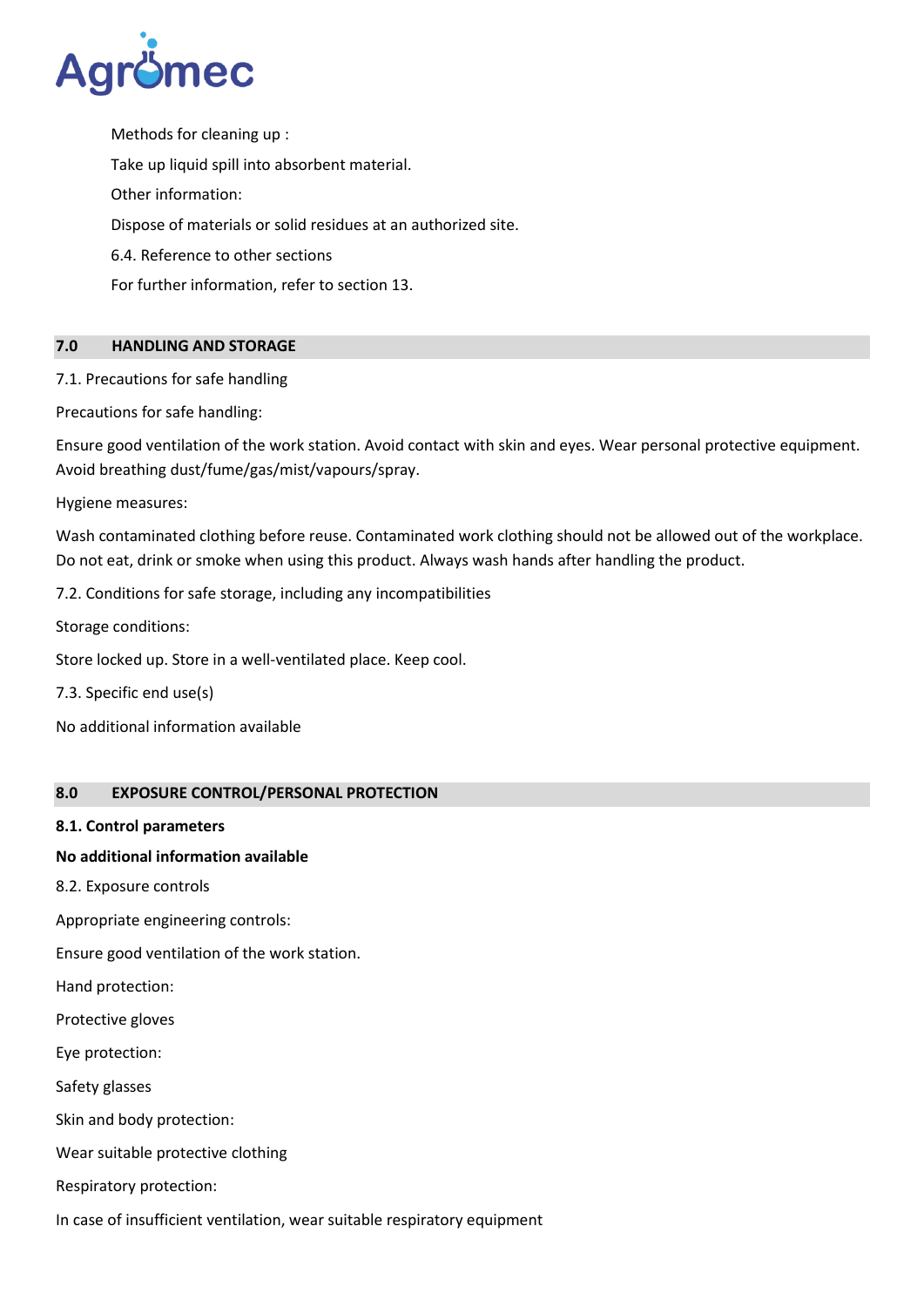

Environmental exposure controls:

Avoid release to the environment.

## **9.0 PHYSICAL AND CHEMICAL PROPERTIES**

# **Information on basic physical and chemical properties**

| Physical state                             | Liquid                        |
|--------------------------------------------|-------------------------------|
| Appearance                                 | clear.                        |
| Colour                                     | amber.                        |
| Odour                                      | aromatic.                     |
| Odour threshold                            | No data available             |
|                                            |                               |
| рH                                         | No data available             |
| Relative evaporation rate (butylacetate=1) | No data available             |
| Melting point                              | Not applicable                |
| Freezing point                             | No data available             |
| Boiling point                              | No data available             |
| Flash point                                | :74.9 °C                      |
| Auto-ignition temperature                  | No data available             |
| Decomposition temperature                  | No data available             |
| Flammability (solid, gas)                  | Not applicable                |
| Vapour pressure                            | No data available             |
| Relative vapour density at 20 °C           | No data available             |
| Relative density                           | 0.927                         |
| Density                                    | $0.927$ g/ml                  |
| Solubility                                 | : No data available           |
| Log Pow                                    | No data available             |
| Viscosity, kinematic                       | $: < 20.5$ mm <sup>2</sup> /s |
| Viscosity, dynamic                         | No data available             |
| Explosive properties                       | : No data available           |
| Oxidising properties                       | No data available             |
| <b>Explosive limits</b>                    | : No data available           |

### **10.0 STABILITY AND REACTIVITY**

#### 10.1. Reactivity

The product is non-reactive under normal conditions of use, storage and transport.

- 10.2. Chemical stability
- Stable under normal conditions.
- 10.3. Possibility of hazardous reactions

No dangerous reactions known under normal conditions of use.

- 10.4. Conditions to avoid
- None under recommended storage and handling conditions (see section 7).
- 10.5. Incompatible materials
- No additional information available
- 10.6. Hazardous decomposition products

Under normal conditions of storage and use, hazardous decomposition products should not be produced.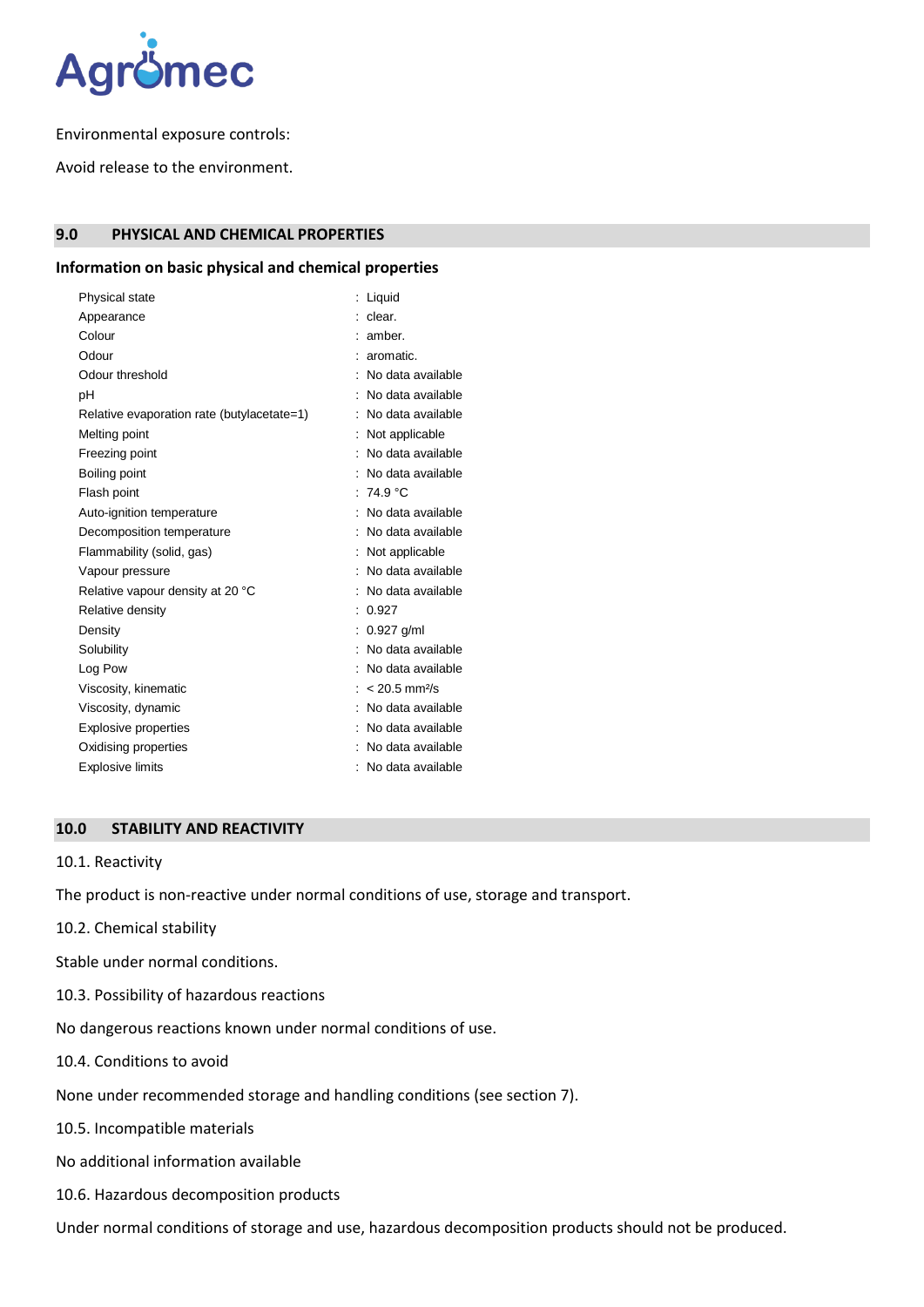

## **11.0 TOXICOLOGICAL INFORMATION**

**Information on toxicological effects**

# **Acute toxicity (oral): Not classified**

## **Acute toxicity (dermal): Not classified**

# **Acute toxicity (inhalation): Not classified**

| <b>Product</b>                                             |                                     |
|------------------------------------------------------------|-------------------------------------|
| LD50 oral rat                                              | > 2000 mg/kg bodyweight             |
| LD50 dermal rat                                            | > 2000 mg/kg bw/day                 |
| LC50 inhalation rat (mg/l)                                 | $> 5.51$ mg/l/4h                    |
| Clethodim (99129-21-2)                                     |                                     |
| LD50 oral rat                                              | 1133 mg/kg bodyweight               |
| LD50 dermal rat                                            | > 4167 mg/kg bodyweight             |
| LC50 inhalation rat (mg/l)                                 | $> 3.25$ mg/l/4h                    |
| NOAEL, short term, oral, Dog                               | $= 21$ mg/kg bw/day (90 days)       |
| Hydrocarbons, C10, aromatics, <1% naphthalene (64742-94-5) |                                     |
| LD50 oral rat                                              | > 5000 mg/kg                        |
| LD50 dermal rabbit                                         | > 2000 mg/kg                        |
| LC50 inhalation rat (mg/l)                                 | $> 4688$ mg/m <sup>3</sup>          |
| Hydrocarbons, C10-C13, aromatics, <1% naphthalene          |                                     |
| LD50 oral rat                                              | > 5000 mg/kg (OCDE 401)             |
| LD50 dermal rabbit                                         | > 2000 mg/kg (OCDE 402)             |
| LD50 dermal                                                | 3160 mg/kg                          |
| LC50 inhalation rat (mg/l)                                 | > 4778 mg/m <sup>3</sup> (OCDE 403) |
| Skin corrosion/irritation                                  | : Not classified.                   |
| Serious eye damage/irritation                              | : Not classified                    |
| Respiratory or skin sensitisation                          | : Not classified.                   |
| Germ cell mutagenicity                                     | : Not classified                    |
| Carcinogenicity                                            | : Not classified                    |

# **12.0 ECOLOGICAL INFORMATION**

## Acute aquatic toxicity: Not classified

Chronic aquatic toxicity: Toxic to aquatic life with long lasting effects.

| <b>Product</b>                                             |                                                       |  |
|------------------------------------------------------------|-------------------------------------------------------|--|
| LC50 fish 1                                                | $\approx$ 8.98 mg/l (96 h Oncorhyncus mykiss)         |  |
| EC50 Daphnia 1                                             | 29.4 mg/l (Daphnia magna)                             |  |
| ErC50 (algae)                                              | 15.86 mg/l (72h Anabaena flos-aquae)                  |  |
| Clethodim (99129-21-2)                                     |                                                       |  |
| LC50 fish 1                                                | 25 mg/l (96 h Onchorynchus mykiss)                    |  |
| EC50 Daphnia 1                                             | > 100 mg/l (48h Daphnia magna)                        |  |
| Clethodim (99129-21-2)                                     |                                                       |  |
| ErC50 (algae)                                              | > 12 mg/l (72h Selenastrum capricornutum)             |  |
| ErC50 (other aquatic plants)                               | 1.9 mg/l (14d Lemna gibba - Fronds)                   |  |
| NOEC chronic fish                                          | 3.9 mg/l (Oncorhynchus mykiss)                        |  |
| NOEC chronic crustacea                                     | 49 mg/l (21d Daphnia magna)                           |  |
| LD50, avian, acute                                         | > 1640 mg/kg bw/day ((Bobwhite quail))                |  |
| LC50, avian, short term                                    | > 851 mg/kg bw/day ((Mallard duck))                   |  |
| NOEC, avian, Chronic                                       | $= 17$ mg/kg bw/day ((reproduction) (Bobwhite quail)) |  |
| LD50, oral, Apis mellifera (bee)                           | $> 43$ (µg/bee)                                       |  |
| LD50, Dermal, Apis mellifera (bee)                         | $> 51$ (µg/bee)                                       |  |
| Hydrocarbons, C10, aromatics, <1% naphthalene (64742-94-5) |                                                       |  |
| LC50 fish 1                                                | 2 - 5 mg/l (96h Oncorhynchus mykiss)                  |  |
| EC50 Daphnia 1                                             | $3 - 10$ mg/l                                         |  |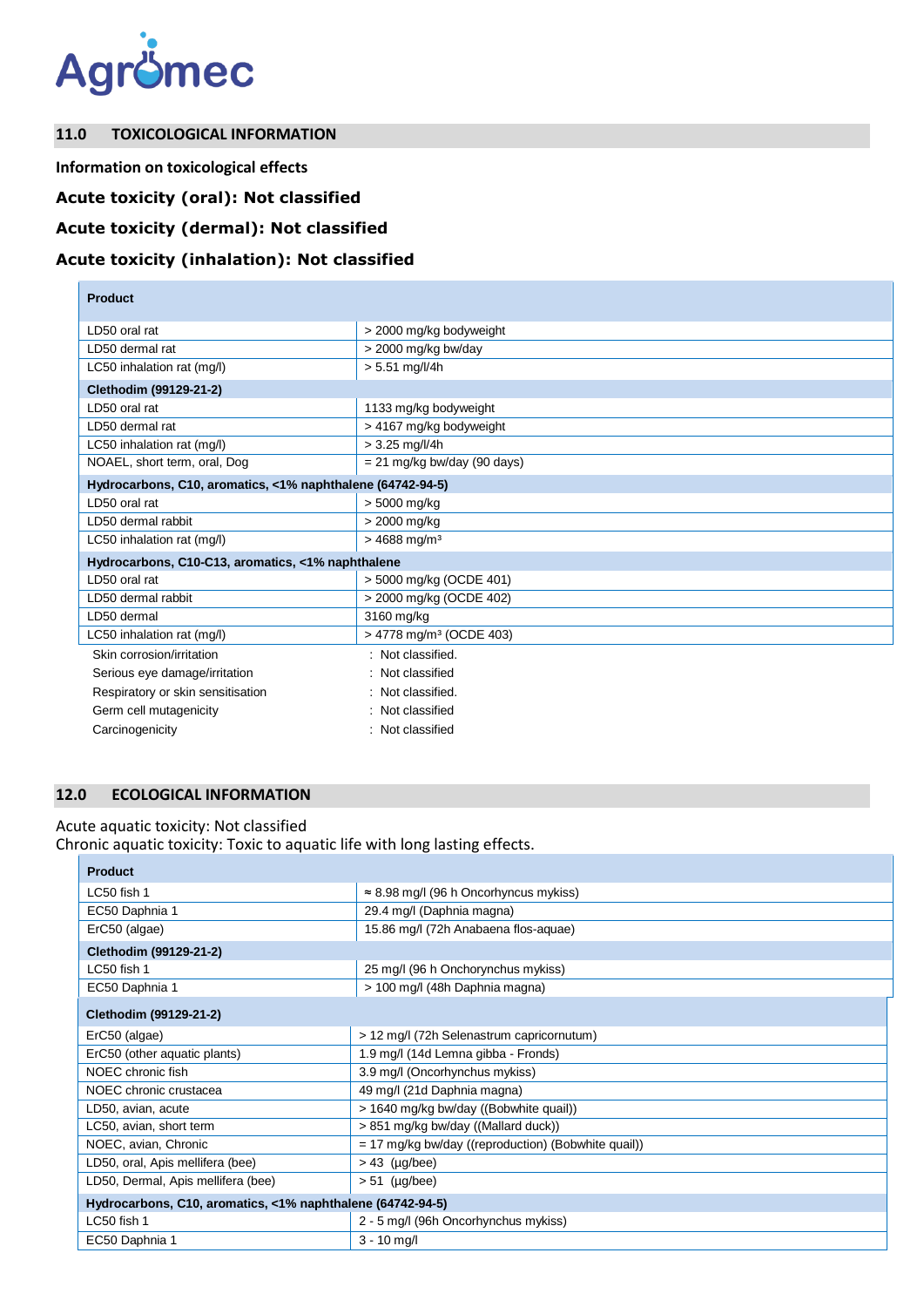

| ErC50 (algae)                                     | 11 mg/l (72h Pseudokirchneriella subcapitata)  |  |
|---------------------------------------------------|------------------------------------------------|--|
| Hydrocarbons, C10-C13, aromatics, <1% naphthalene |                                                |  |
| LC50 fish 1                                       | 3.6 mg/l (96h Salmo gairdneri)                 |  |
| EC50 Daphnia 1                                    | $1.1 \text{ ma/l}$                             |  |
| ErC50 (algae)                                     | 7.9 mg/l (72h Pseudokirchneriella subcapitata) |  |
| NOEC chronic algae                                | $0.22$ mg/l                                    |  |

## **13.0 DISPOSAL CONSIDERATIONS**

collector's sorting instructions.

Waste treatment methods : Dispose of contents/container in accordance with licensed

### **14.0 TRANSPORT INFORMATION**

In accordance with ADR / RID / IMDG / IATA / ADN

| <b>ADR</b>                                                                                                                                       | <b>IMDG</b>                                                                                                                                                          | <b>IATA</b>                                                                                                   | <b>ADN</b>                                                                                                                              | <b>RID</b>                                                                                                                              |
|--------------------------------------------------------------------------------------------------------------------------------------------------|----------------------------------------------------------------------------------------------------------------------------------------------------------------------|---------------------------------------------------------------------------------------------------------------|-----------------------------------------------------------------------------------------------------------------------------------------|-----------------------------------------------------------------------------------------------------------------------------------------|
| 14.1.<br><b>UN number</b>                                                                                                                        |                                                                                                                                                                      |                                                                                                               |                                                                                                                                         |                                                                                                                                         |
| 3082                                                                                                                                             | 3082                                                                                                                                                                 | 3082                                                                                                          | 3082                                                                                                                                    | 3082                                                                                                                                    |
| 14.2.<br><b>UN proper shipping name</b>                                                                                                          |                                                                                                                                                                      |                                                                                                               |                                                                                                                                         |                                                                                                                                         |
| <b>ENVIRONMENTALLY</b><br><b>HAZARDOUS</b><br>SUBSTANCE, LIQUID,<br>N.O.S.                                                                       | <b>ENVIRONMENTALLY</b><br><b>HAZARDOUS</b><br>SUBSTANCE, LIQUID,<br>N.O.S.                                                                                           | Environmentally<br>hazardous substance.<br>liquid, n.o.s.                                                     | <b>ENVIRONMENTALLY</b><br><b>HAZARDOUS</b><br>SUBSTANCE, LIQUID,<br>N.O.S.                                                              | <b>ENVIRONMENTALLY</b><br><b>HAZARDOUS</b><br>SUBSTANCE, LIQUID,<br>N.O.S.                                                              |
| <b>Transport document description</b>                                                                                                            |                                                                                                                                                                      |                                                                                                               |                                                                                                                                         |                                                                                                                                         |
| <b>UN 3082</b><br><b>ENVIRONMENTALLY</b><br><b>HAZARDOUS</b><br>SUBSTANCE, LIQUID,<br>N.O.S. ((xylen-naphta<br>range solvent $)$ , 9, III, $(E)$ | <b>UN 3082</b><br><b>ENVIRONMENTALLY</b><br><b>HAZARDOUS</b><br>SUBSTANCE, LIQUID,<br>N.O.S. ((xylen-naphta)<br>range solvent )), 9, III,<br><b>MARINE POLLUTANT</b> | UN 3082 Environmentally<br>hazardous substance,<br>liquid, n.o.s. ((xylen-<br>naphta range solvent)), 9,<br>Ш | <b>UN 3082</b><br><b>ENVIRONMENTALLY</b><br><b>HAZARDOUS</b><br>SUBSTANCE, LIQUID,<br>N.O.S. ((xylen-naphta<br>range solvent )), 9, III | <b>UN 3082</b><br><b>ENVIRONMENTALLY</b><br><b>HAZARDOUS</b><br>SUBSTANCE, LIQUID,<br>N.O.S. ((xylen-naphta<br>range solvent )), 9, III |
| 14.3.<br><b>Transport hazard class(es)</b>                                                                                                       |                                                                                                                                                                      |                                                                                                               |                                                                                                                                         |                                                                                                                                         |
| 9                                                                                                                                                | 9                                                                                                                                                                    | 9                                                                                                             | 9                                                                                                                                       | 9                                                                                                                                       |
| 14.4.<br><b>Packing group</b>                                                                                                                    |                                                                                                                                                                      |                                                                                                               |                                                                                                                                         |                                                                                                                                         |
| $\mathbf{III}$                                                                                                                                   | III                                                                                                                                                                  | $\mathbf{H}$                                                                                                  | III                                                                                                                                     | $\mathbf{III}$                                                                                                                          |
| 14.5.<br><b>Environmental hazards</b>                                                                                                            |                                                                                                                                                                      |                                                                                                               |                                                                                                                                         |                                                                                                                                         |
| Dangerous for the<br>environment: Yes                                                                                                            | Dangerous for the<br>environment: Yes<br>Marine pollutant · Yes                                                                                                      | Dangerous for the<br>environment: Yes                                                                         | Dangerous for the<br>environment: Yes                                                                                                   | Dangerous for the<br>environment: Yes                                                                                                   |
| No supplementary information available                                                                                                           |                                                                                                                                                                      |                                                                                                               |                                                                                                                                         |                                                                                                                                         |

## 14.6. Special precautions for user

| - Overland transport                                   |                           |
|--------------------------------------------------------|---------------------------|
| Classification code (ADR)                              | : M6                      |
| Special provisions (ADR)                               | : 274, 335, 601, 375      |
| Limited quantities (ADR)                               | $\therefore$ 51           |
| Excepted quantities (ADR)                              | : E1                      |
| Packing instructions (ADR)                             | : P001, IBC03, LP01, R001 |
| Special packing provisions (ADR)                       | $\therefore$ PP1          |
| Mixed packing provisions (ADR)                         | : MP19                    |
| Portable tank and bulk container instructions<br>(ADR) | : T4                      |